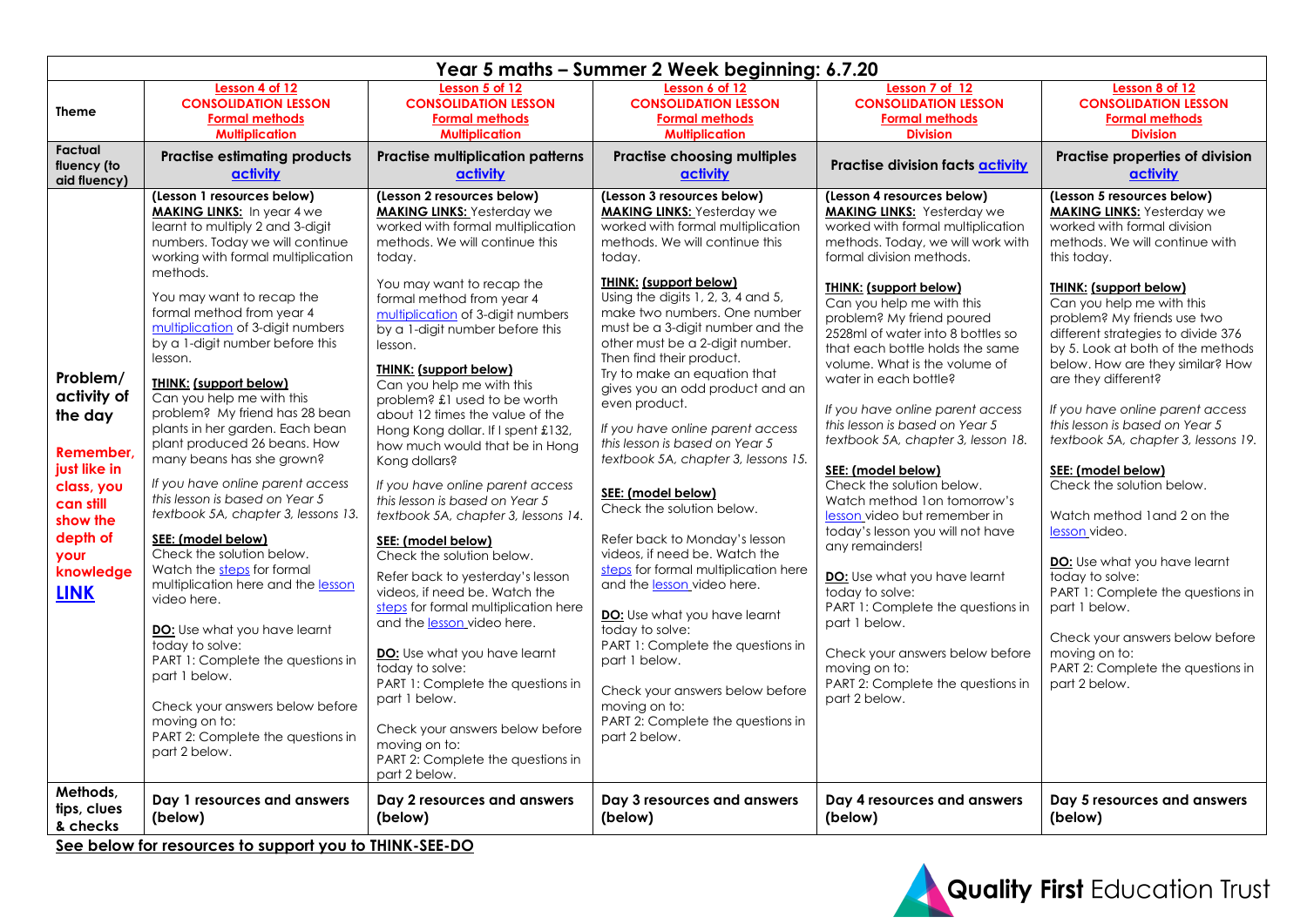#### **DAY 1 RESOURCES:**



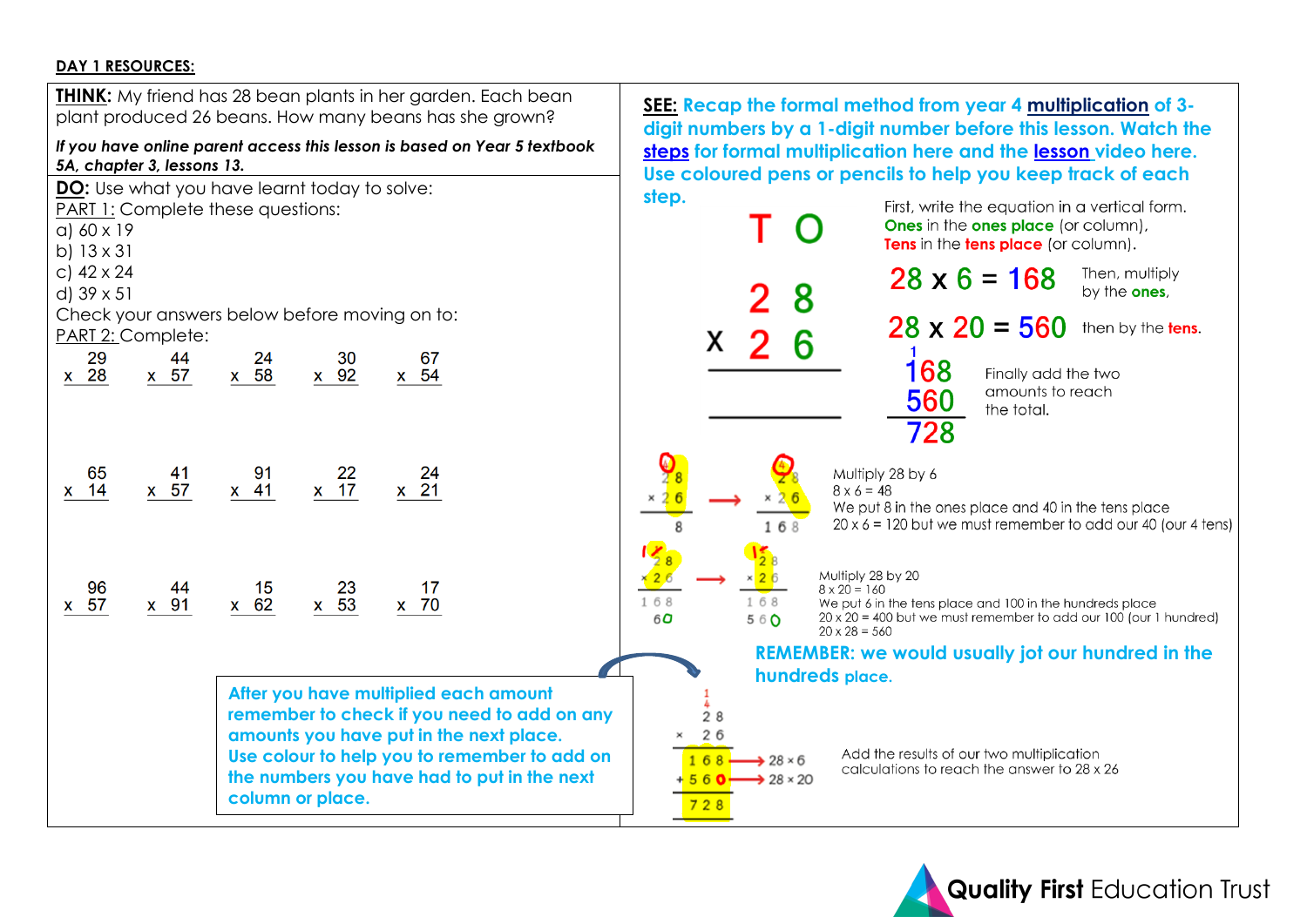# **DAY 2 RESOURCES:**

| <b>THINK:</b> £1 used to be worth about 12 times the value of the<br>Hong Kong dollar. If I spent £132, how much would that be in<br>Hong Kong dollars?<br>If you have online parent access this lesson is based on Year 5 textbook<br>5A, chapter 3, lessons 14.<br><b>DO:</b> Use what you have learnt today to solve:<br><b>PART 1:</b> Complete the questions below:<br>$a) 24 \times 122$<br>b) 23 x 212<br>c) Find the product of 12 and 133<br>d) Find the product of $32 \times 123$ | <b>SEE: Recap the formal method from year 4 multiplication of 3-digit</b><br>numbers by a 1-digit number before this lesson. Refer back to<br>yesterday's lesson videos, if need be. Watch the steps for formal<br>multiplication here and the lesson video here.<br>First, write the equation, $132 \times 12$ ,<br>in a vertical form.<br><b>Ones</b> in the <b>ones place</b> (or column),<br>Tens in the tens place (or column)<br>X<br>Hundreds in the hundreds place (or column). |  |  |  |  |  |  |
|----------------------------------------------------------------------------------------------------------------------------------------------------------------------------------------------------------------------------------------------------------------------------------------------------------------------------------------------------------------------------------------------------------------------------------------------------------------------------------------------|-----------------------------------------------------------------------------------------------------------------------------------------------------------------------------------------------------------------------------------------------------------------------------------------------------------------------------------------------------------------------------------------------------------------------------------------------------------------------------------------|--|--|--|--|--|--|
| Check your answers below before moving on to:<br><b>PART 2:</b> Complete the questions in part 2 below:<br>7) 337 x 25<br>1) $234 \times 25 =$<br>8) 365 x 46<br>2) $368 \times 46 =$<br>$9)$ 562 x 72<br>3) $562 \times 22 =$<br>10) $453 \times 43$<br>4) $213 \times 14 =$<br>11) 567 x 28<br>5) $132 \times 18 =$<br>12) 355 x 39<br>6) $245 \times 37 =$                                                                                                                                | $12 \times 132 =$<br>132<br>Steps:<br>12<br>- multiply 132 by the ones (2)<br>$132 \times 2 = 264$<br>2 6 4 $\longrightarrow$ multiply by 2<br>$+ 1$ 3 2 0 $\longrightarrow$ multiply by 10<br>- multiply 132 by the tens<br>(10 or 1 ten)<br>1584<br>$132 \times 10 = 1320$<br>Finally, add the amounts to<br>reach the total.<br>$264 + 1320 = 1584$                                                                                                                                  |  |  |  |  |  |  |

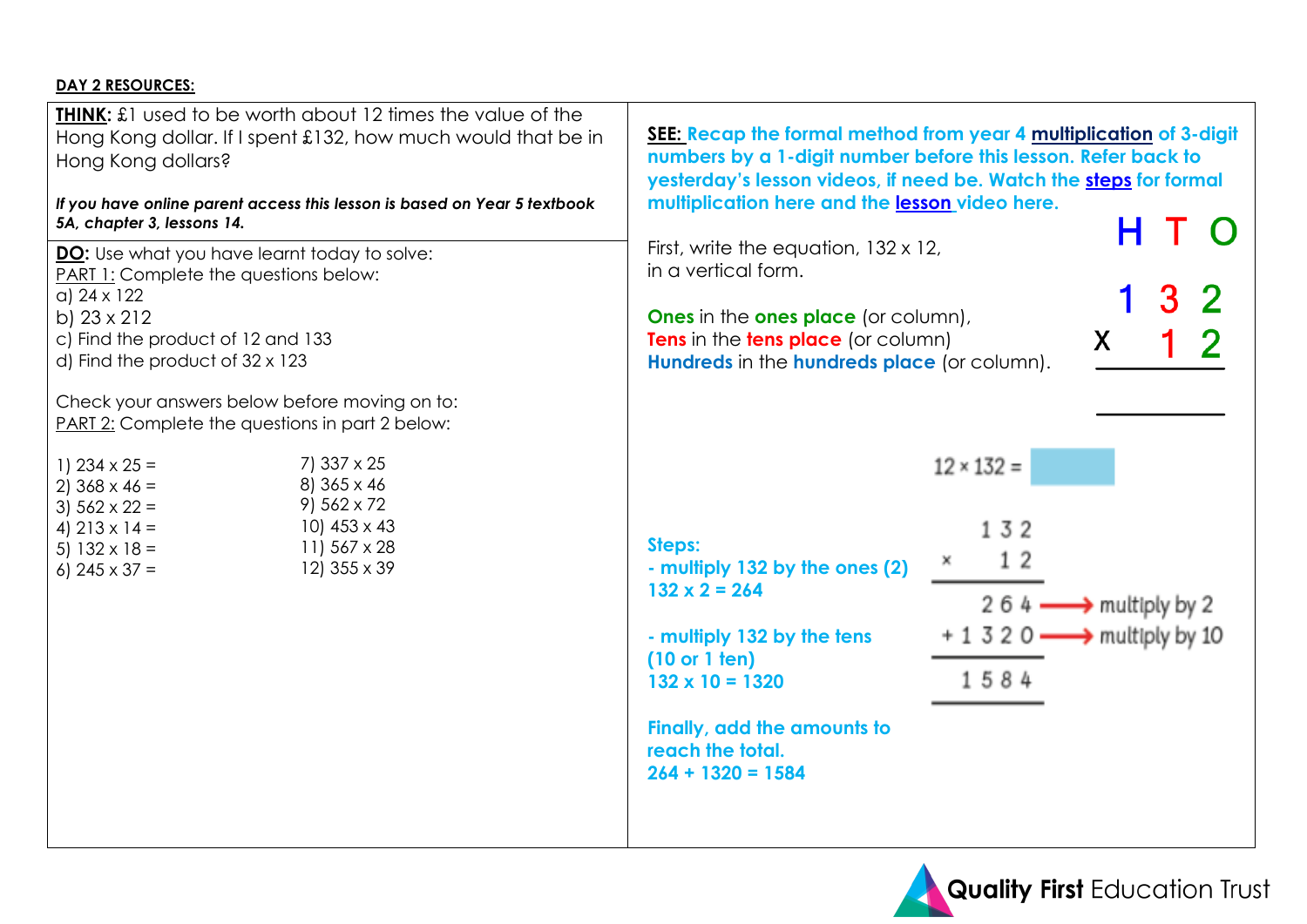#### **DAY 3 RESOURCES:**

| even product.                                                                         | number. Then find their product.                                                                        |                       | <b>THINK:</b> Using the digits 1, 2, 3, 4 and 5, make two numbers. One<br>number must be a 3-digit number and the other must be a 2-digit<br>Try to make an equation that gives you an odd product and an |                       | SEE: Follow the same steps as you have done over the previous<br>two days. Refer back to Monday's lesson videos, if need be.<br>Watch the steps for formal multiplication here and the lesson<br>video here. |                                                                                                                                 |  |  |  |  |  |  |
|---------------------------------------------------------------------------------------|---------------------------------------------------------------------------------------------------------|-----------------------|-----------------------------------------------------------------------------------------------------------------------------------------------------------------------------------------------------------|-----------------------|--------------------------------------------------------------------------------------------------------------------------------------------------------------------------------------------------------------|---------------------------------------------------------------------------------------------------------------------------------|--|--|--|--|--|--|
| 5A, chapter 3, lessons 15.<br>a) $135 \times 24$<br>b) 145 x 23<br>c) $245 \times 13$ | <b>DO:</b> Use what you have learnt today to solve:<br>PART 1: Complete the questions below:            |                       | If you have online parent access this lesson is based on Year 5 textbook                                                                                                                                  |                       | I made a 3-digit number, 123, and multiplied it by a 2-digit<br>number, 45. My equation was 123 x 45.<br>Write the equation, 123 x 45, in vertical form.<br>First, multiply by the ones amount.              | $1\quad1$                                                                                                                       |  |  |  |  |  |  |
| d) 459 x 13<br>437                                                                    | Check your answers below before moving on to:<br>PART 2: Complete the questions in part 2 below.<br>603 | 939                   | 177                                                                                                                                                                                                       | 141                   | $123 \times 5$<br>Then multiply by the tens number.<br>$123 \times 40$ (123 x 4 tens):<br>H T O<br>123                                                                                                       | 123<br>×<br>615                                                                                                                 |  |  |  |  |  |  |
| x 52                                                                                  | x 10                                                                                                    | $x$ 51                | $x$ 51                                                                                                                                                                                                    | x 38                  | $x \quad (4)5$<br>615<br>4920<br>Then add the amounts to reach                                                                                                                                               | Multiply 123 by the ones<br>(5)                                                                                                 |  |  |  |  |  |  |
| 658<br>67<br><b>X</b>                                                                 | 618<br>$x \quad 37$                                                                                     | 480<br>x 19           | 679<br>x 60                                                                                                                                                                                               | 251<br>$x$ 33         | the total.<br>123<br>45<br>$615$ $\longrightarrow$ multiply by 5<br>$+ 4 9 2 0 \longrightarrow$ multiply by 40<br>5535                                                                                       | $123 \times 5 = 615$<br>Multiply 123 by the tens<br>(40 or 4 tens)<br>$123 \times 40 = 4920$<br><b>Finally, add the amounts</b> |  |  |  |  |  |  |
| 205<br>47<br><b>X</b>                                                                 | 220<br>$x \quad 30$                                                                                     | 674<br>56<br><b>X</b> | 256<br>$x \quad 47$                                                                                                                                                                                       | 278<br>14<br><b>X</b> | $123 \times 45 = 5535$                                                                                                                                                                                       | to reach the total.<br>$615 + 4920 = 5535$                                                                                      |  |  |  |  |  |  |

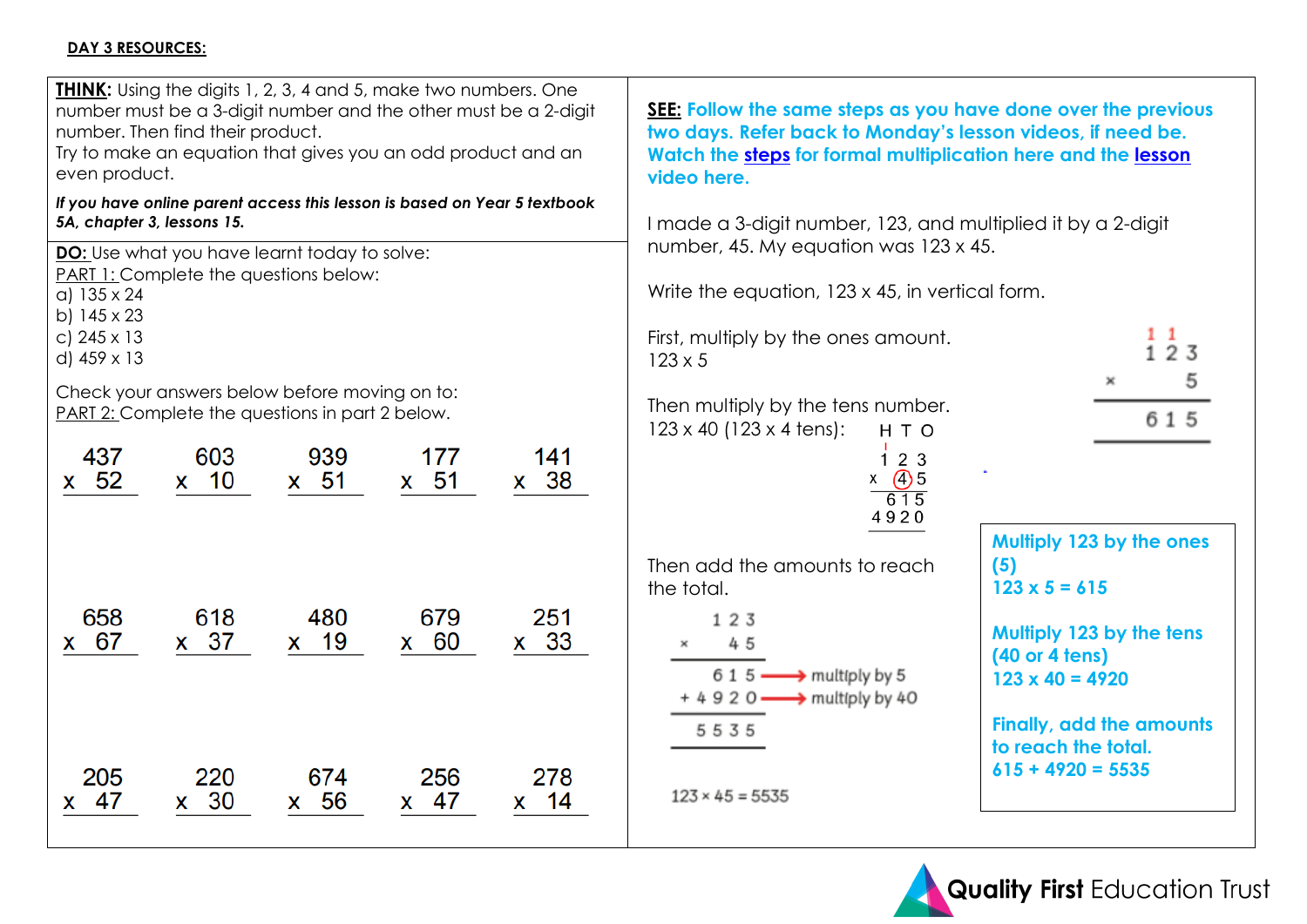

**Remember:**

**Dividend = the amount you are dividing Divisor = the amount you are dividing by Quotient = the answer to the division equation**

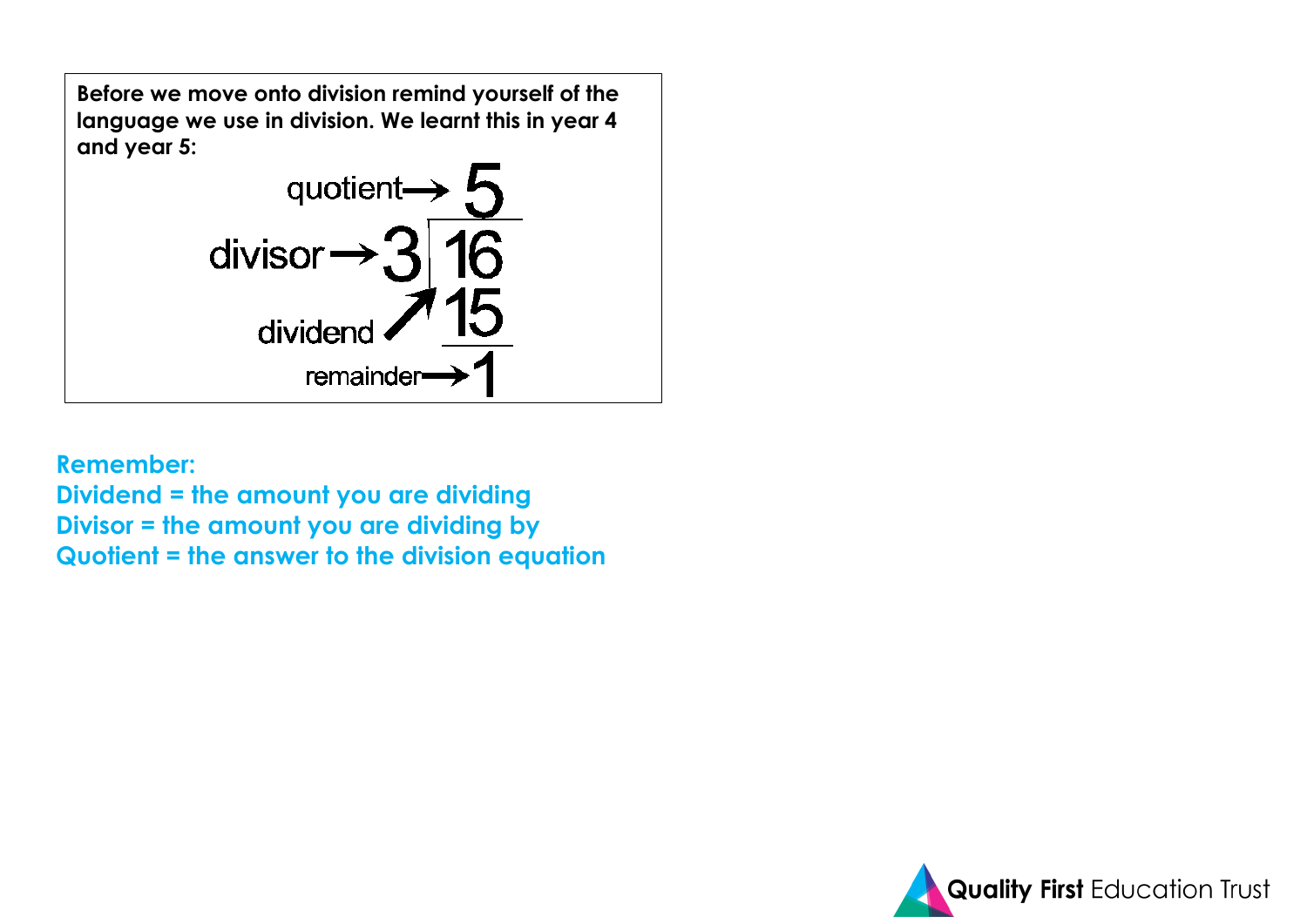# **DAY 4 RESOURCES:**

| <b>THINK:</b> My friend poured 2528ml of water into 8 bottles so that<br>each bottle holds the same volume. What is the volume of<br>water in each bottle?<br>If you have online parent access this lesson is based on Year 5 textbook | SEE: Watch method 1 on tomorrow's lesson video but remember in<br>today's lesson you will not have any remainders!<br><b>First</b> write the equation you would need to solve to answer the<br>question: |  |  |  |  |  |  |
|----------------------------------------------------------------------------------------------------------------------------------------------------------------------------------------------------------------------------------------|----------------------------------------------------------------------------------------------------------------------------------------------------------------------------------------------------------|--|--|--|--|--|--|
| 5A, chapter 3, lesson 18.                                                                                                                                                                                                              | $2528ml \div 8 =$                                                                                                                                                                                        |  |  |  |  |  |  |
| <b>DO:</b> Complete these:<br>PART 1:                                                                                                                                                                                                  | <b>Then</b> write down the multiples of the <b>divisor</b> so that we can to easily<br>recognise how many we have in the <b>dividend</b> .                                                               |  |  |  |  |  |  |
| $a)$ 5048 ÷ 4<br>b) $5048 - 8$<br>c) $9114 - 6$                                                                                                                                                                                        | In this division problem we need to find <b>how many groups of 8</b> there<br>are in 2528 so we jot down the multiples of 8:<br>2528                                                                     |  |  |  |  |  |  |
| d) $9114 \div 3$                                                                                                                                                                                                                       | 8, 16, 24, 32, 40, 48, 56, 64, 72, 80, 88, 96                                                                                                                                                            |  |  |  |  |  |  |
| Check your answers below before moving on. Remember to                                                                                                                                                                                 | <b>Next</b> , I can partition the dividend into multiples of 8.<br>2400<br>128                                                                                                                           |  |  |  |  |  |  |
| estimate.<br>PART 2:                                                                                                                                                                                                                   | I can see 24 is a multiple of 8 so 2400 will be too!<br><b>2400</b> is 300 groups of 8 (300 x 8)                                                                                                         |  |  |  |  |  |  |
| 7 6888<br>5)3025<br>5)1610<br>3)2076                                                                                                                                                                                                   | That leaves 128. I know I can find more multiples<br>of 8 in 128.<br>H.<br>$\mathsf{T}$<br>$\bigcirc$                                                                                                    |  |  |  |  |  |  |
|                                                                                                                                                                                                                                        | 80 and 48 are multiples of 8 that I can get fror<br>80 is 10 x 8 and 48 is 6 x 8.                                                                                                                        |  |  |  |  |  |  |
| 3)1386<br>8 2064<br>9 8496<br>9)3447                                                                                                                                                                                                   | Now I have,<br>$2400 \div 8 = 300$<br>$300 \times 8$<br>$(300 \times 8 = 2400)$<br>8                                                                                                                     |  |  |  |  |  |  |
|                                                                                                                                                                                                                                        | $10 \times 8$<br>$80 \div 8 = 10$<br>$(10 \times 8 = 80)$                                                                                                                                                |  |  |  |  |  |  |
| 8)2072<br>7 2989<br>6 3966<br>6)2310                                                                                                                                                                                                   | $6 \times 8$<br>$48 \div 8 = 6$<br>$(6 \times 8 = 48)$<br>0                                                                                                                                              |  |  |  |  |  |  |
|                                                                                                                                                                                                                                        | Finally, I can see how many 8s were in 2528ml.<br>$300 + 10 + 6 = 316$<br>$3$ Hundreds + 1 Ten + 6 Ones                                                                                                  |  |  |  |  |  |  |

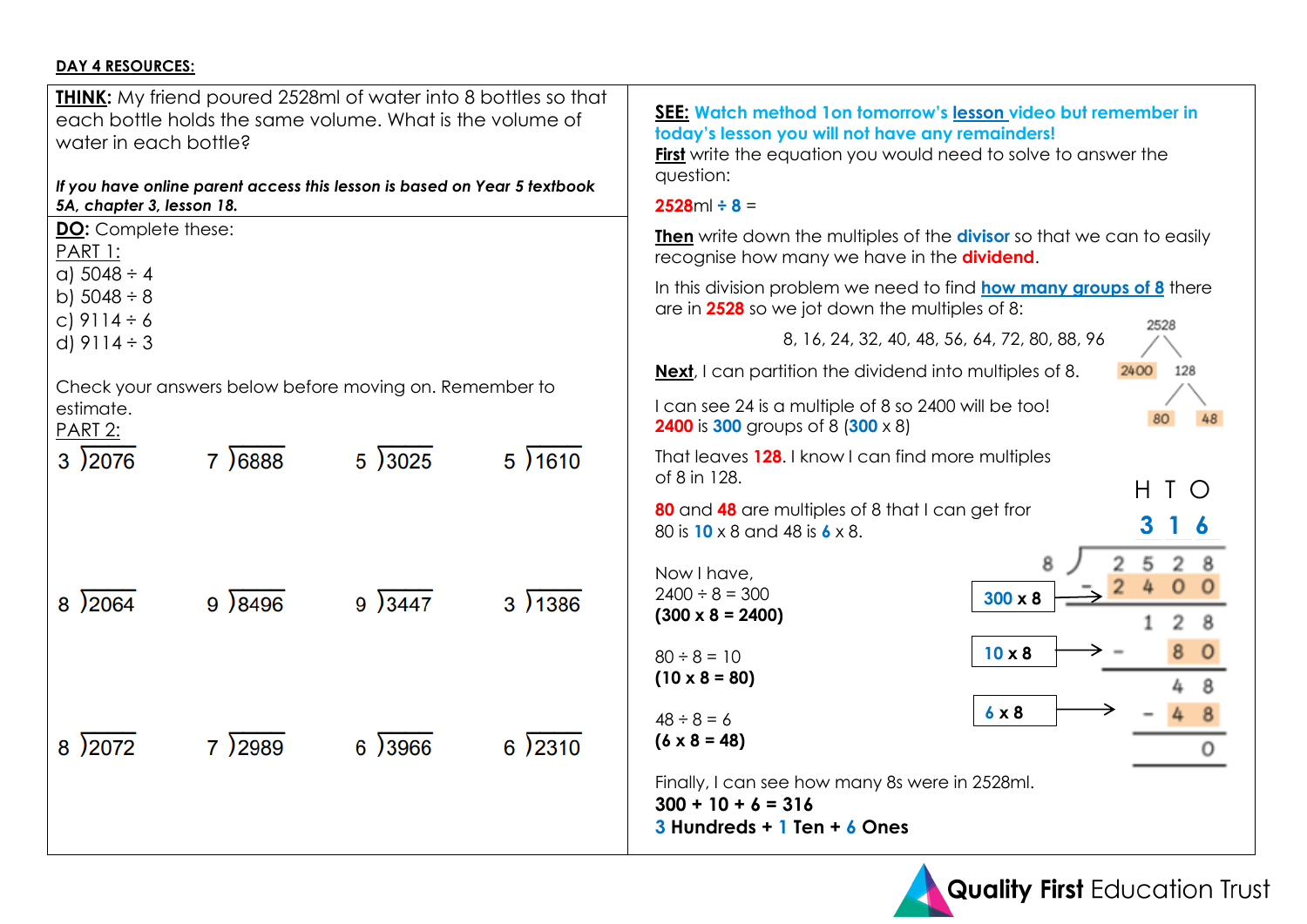**You could use a part-whole diagram to partition your dividend into multiples of the divisor:**



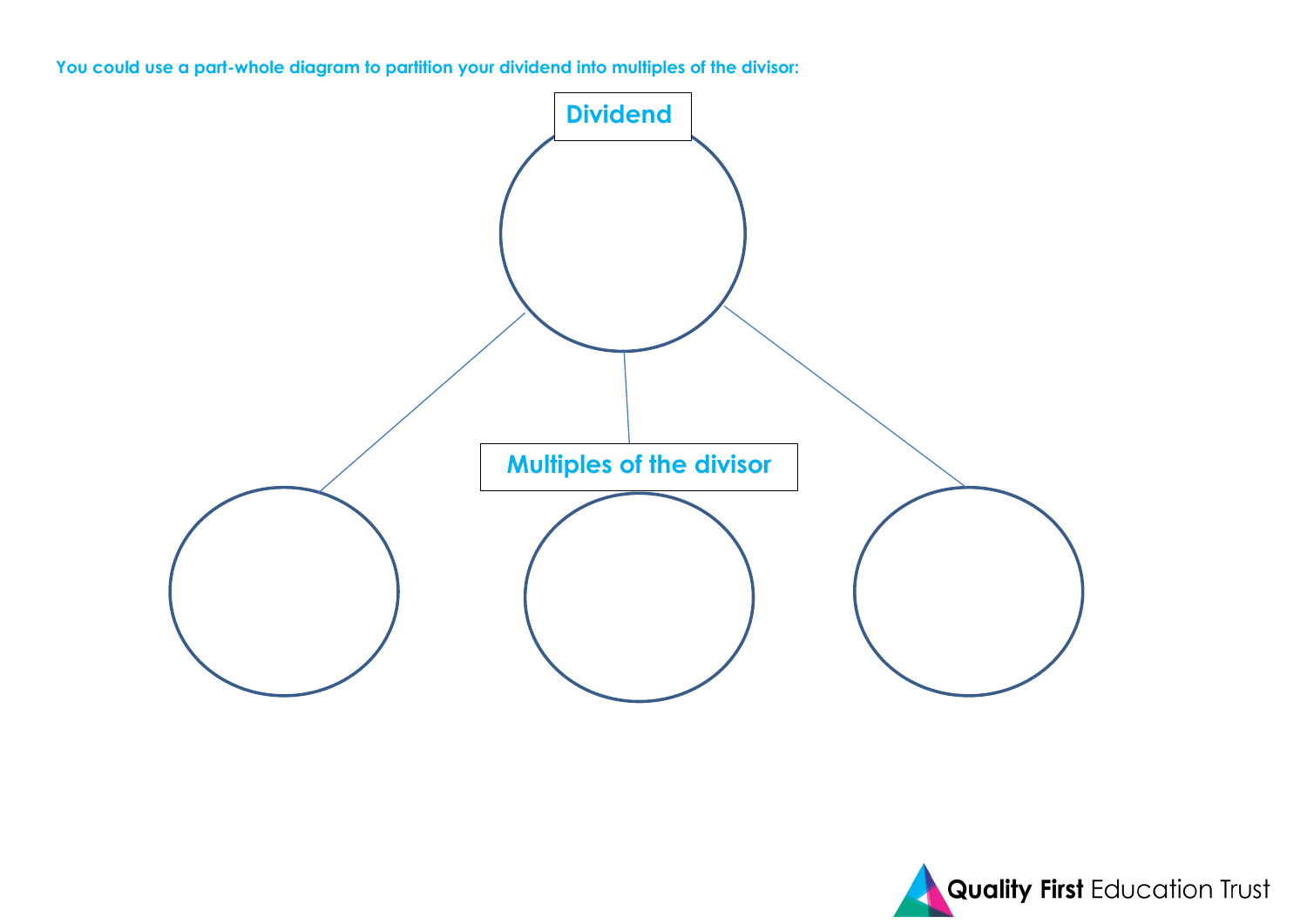#### **DAY 5 RESOURCES:**

| <b>THINK:</b> My friends use two different strategies to divide 376 by 5.<br>Look at both of the methods below. How are they similar? How are<br>they different?<br>5<br>7 5 remainder 1<br>$3 \t7 \t26$ | <b>SEE:</b> We are looking at two methods today. You can use either<br>method when you do your work as long as you remember the<br>remainder! Watch method 1 and 2 on the lesson video.<br>Use the part-whole diagram to help you partition the amount you<br>are dividing (the dividend) into multiples of the amount you are<br>dividing by (the divisor).<br>$376 \div 5 =$<br>Follow the same method as yesterday:<br>First, write down the multiples of the <b>divisor</b> so that we can to easily |
|----------------------------------------------------------------------------------------------------------------------------------------------------------------------------------------------------------|----------------------------------------------------------------------------------------------------------------------------------------------------------------------------------------------------------------------------------------------------------------------------------------------------------------------------------------------------------------------------------------------------------------------------------------------------------------------------------------------------------|
| If you have online parent access this lesson is based on Year 5 textbook                                                                                                                                 | recognise how many we have in the <b>dividend</b> .                                                                                                                                                                                                                                                                                                                                                                                                                                                      |
| 5A, chapter 3, lessons 19.                                                                                                                                                                               | 5, 10, 15, 20, 25, 30, 35, 40, 45, etc                                                                                                                                                                                                                                                                                                                                                                                                                                                                   |
| <b>DO: PART 1:</b><br>You might want to try the 'compact' method for dividing:<br>$a)$ 99 ÷7                                                                                                             | Then partition your dividend into multiples of the divisor. In this case<br>multiples of 5:                                                                                                                                                                                                                                                                                                                                                                                                              |
| b) $347 \div 6$                                                                                                                                                                                          | So, $376 = 350$ and $25$ and 1                                                                                                                                                                                                                                                                                                                                                                                                                                                                           |
| c) $593 \div 3$<br>d) $278 \div 8$                                                                                                                                                                       | Divide each of those numbers by 5.                                                                                                                                                                                                                                                                                                                                                                                                                                                                       |
| Check your answers below before moving on to:<br><b>PART 2:</b>                                                                                                                                          | $350 \div 5 = 70$<br>$25 \div 5 = 5$<br>1 is the remainder.                                                                                                                                                                                                                                                                                                                                                                                                                                              |
| 9)949<br>2)1915<br>3)1939<br>2)263                                                                                                                                                                       | Finally add up those groups of 5 and note the number of groups on<br>the top of the 'bus stop'.                                                                                                                                                                                                                                                                                                                                                                                                          |
|                                                                                                                                                                                                          | $70 + 5 = 75$ and 1 is the remainder                                                                                                                                                                                                                                                                                                                                                                                                                                                                     |
| 7)4651<br>9)5557<br>4)3405<br>4)2695                                                                                                                                                                     | н<br>With the compact method, you must ask<br>yourself, 'Can I take groups of 5 from each<br>place?'<br>5 <sub>1</sub>                                                                                                                                                                                                                                                                                                                                                                                   |
| 4 2437<br>3)1139<br>7 5163<br>8 ) 1730                                                                                                                                                                   | I only have a group of 3 in the hundreds place<br>so I cannot take groups of 5 from the<br>hundreds place. I must move the 3 hundreds<br>into the tens place.                                                                                                                                                                                                                                                                                                                                            |

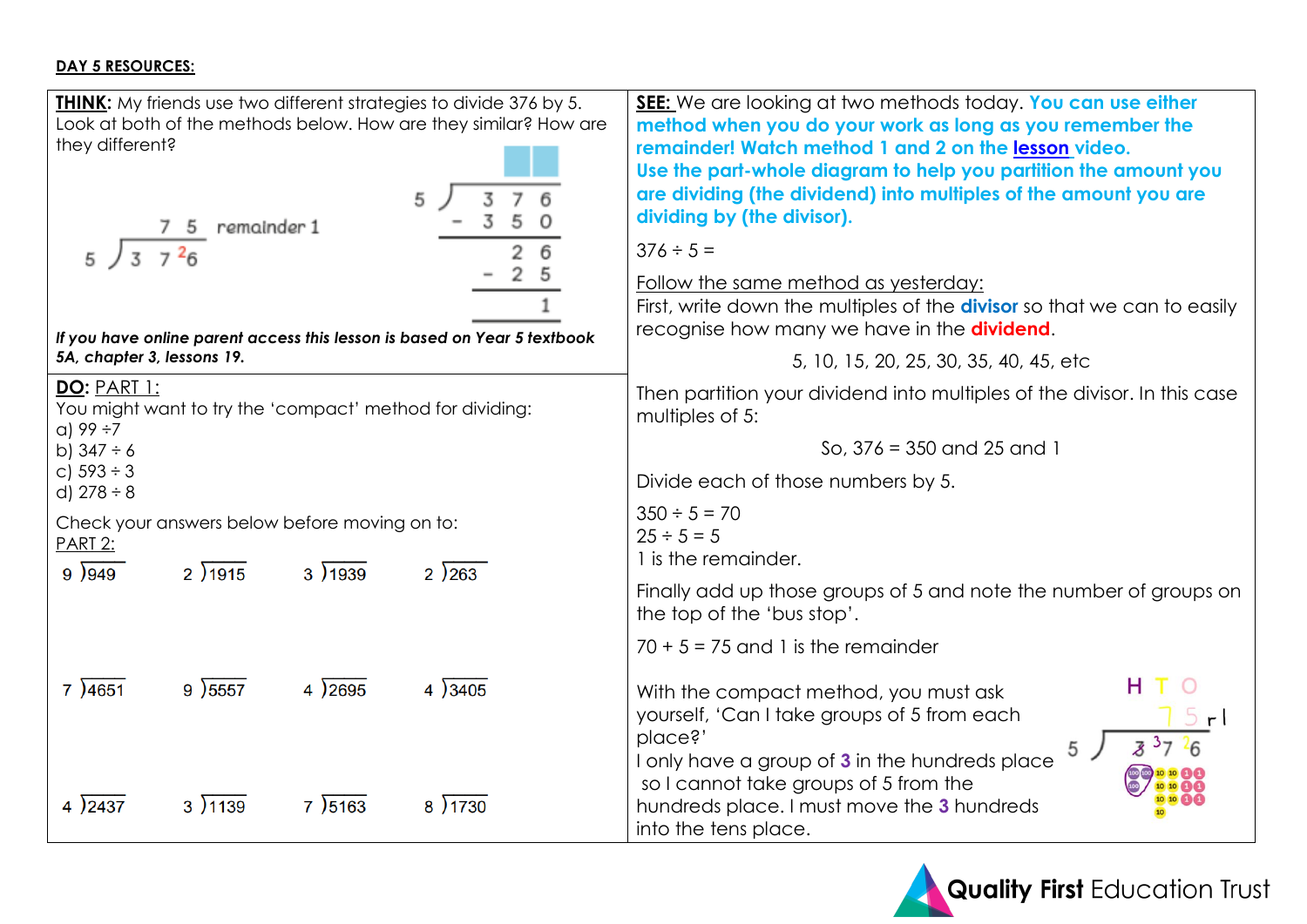|  | This gives me 37 in the tens place. Can I take groups of 5 from the<br>tens place? Yes, I can take 7 groups of 5 from the tens place<br>$(37 \div 5 = 7$ with 2 tens left). I am left with 2 which isn't enough to<br>take another group of 5 from so I move that into the ones place.<br>This gives me 26 in the ones place.<br>Can I take groups of 5 from the ones place?<br>Yes, there are 5 groups of 5 in the ones place with 1 remaining.<br>$26 \div 5 = 5 \text{ r}$<br>Can I find any more groups of 5? No, I just have 1 remaining. |
|--|------------------------------------------------------------------------------------------------------------------------------------------------------------------------------------------------------------------------------------------------------------------------------------------------------------------------------------------------------------------------------------------------------------------------------------------------------------------------------------------------------------------------------------------------|
|--|------------------------------------------------------------------------------------------------------------------------------------------------------------------------------------------------------------------------------------------------------------------------------------------------------------------------------------------------------------------------------------------------------------------------------------------------------------------------------------------------------------------------------------------------|

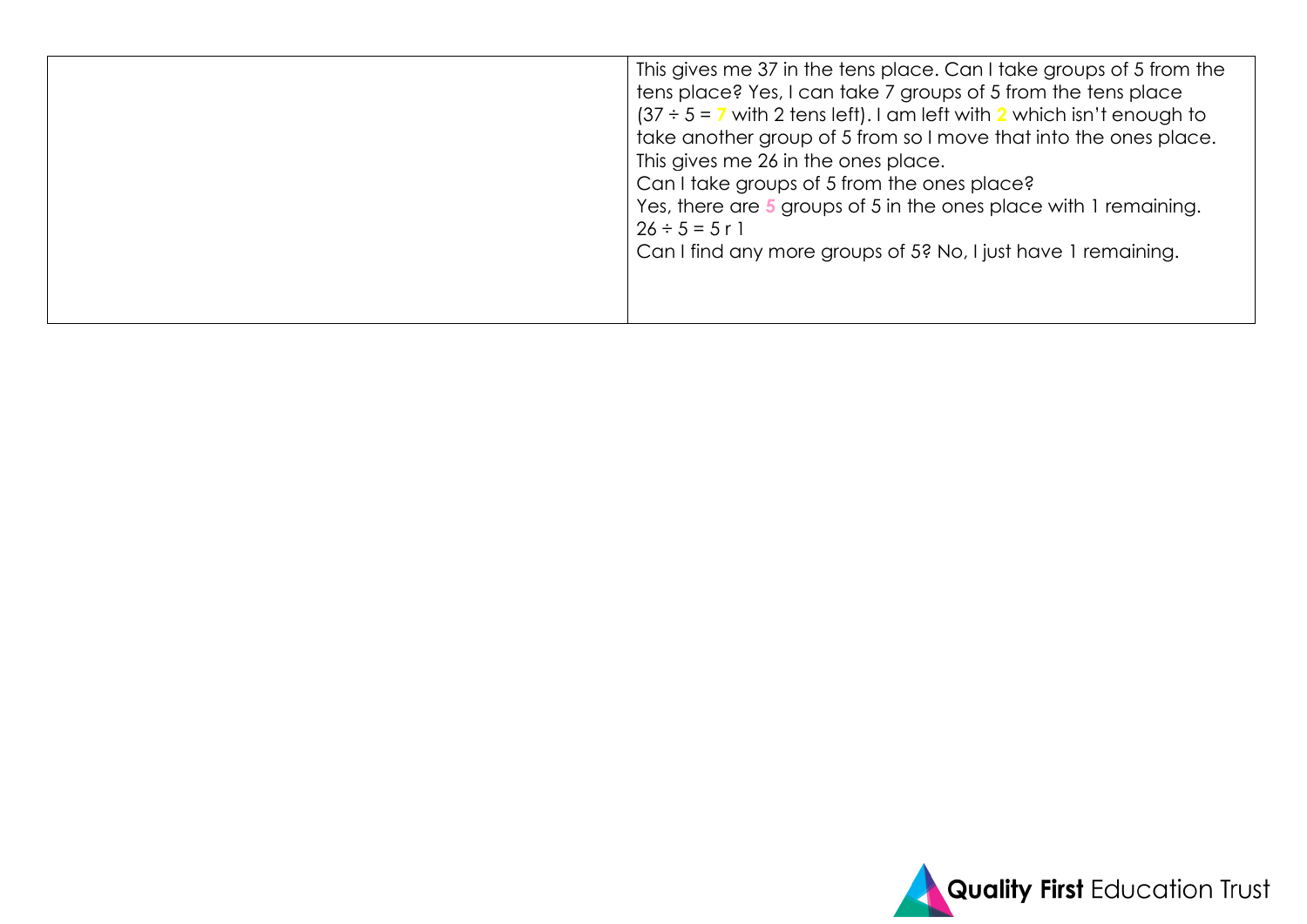# **ANSWERS – part 1:**

| Day 1                                                                                                                            | <u>Day 2</u>                                                                                                                                                            | <u>Day 3</u>                                                                                                                   | <u>Day 4</u>                                                                                                                 | <u>Day 5</u>                                                                                                                         |
|----------------------------------------------------------------------------------------------------------------------------------|-------------------------------------------------------------------------------------------------------------------------------------------------------------------------|--------------------------------------------------------------------------------------------------------------------------------|------------------------------------------------------------------------------------------------------------------------------|--------------------------------------------------------------------------------------------------------------------------------------|
| <u>Part 1:</u><br>a) $60 \times 19 = 1,140$<br>b) $13 \times 31 = 403$<br>c) $42 \times 24 = 1,008$<br>d) $39 \times 51 = 1,989$ | <u>Part 1:</u><br>a) $24 \times 122 = 2,928$<br>b) $23 \times 212 = 4,876$<br>c) The product of 12 and 133<br>is 1,596<br>d) The product of $32 \times 123$ is<br>3,936 | Part $1$ :<br>a) $135 \times 24 = 3240$<br>b) $145 \times 23 = 3335$<br>c) $245 \times 13 = 3185$<br>d) $459 \times 13 = 5967$ | <u>Part 1:</u><br>a) $5048 \div 4 = 1,262$<br>b) $5048 \div 8 = 631$<br>c) $9114 \div 6 = 1,519$<br>d) $9114 \div 3 = 3,038$ | <u>Part 1:</u><br>a) $99 \div 7 = 14 \text{ r}$<br>b) $347 \div 6 = 57$ r 5<br>c) $593 \div 3 = 197$ r 2<br>d) $278 \div 8 = 34 r 6$ |